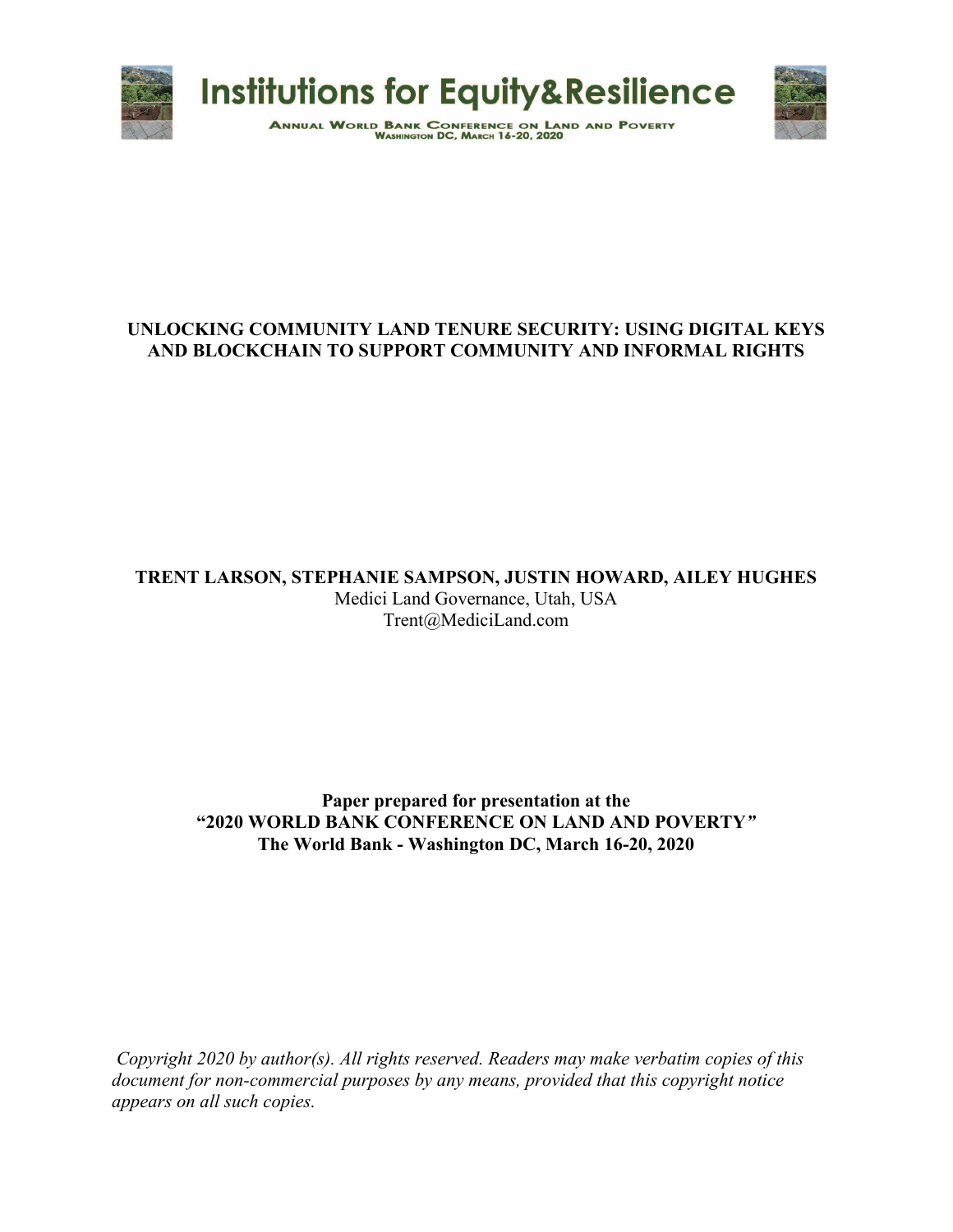

### **Abstract**

Lack of clarity around customary and informal land rights can foster land-related conflicts between land rightsholders and the government, between communities, and even between neighbors within communities. There are disconnects between the land rights recognized by a government and those present on the ground. For example, until the Land Rights Act in 2018, the Government of Liberia did not recognize customary land rights as legitimate, resulting in land tenure insecurity and conflicts.

Medici Land Governance and other have applied emerging technologies such as Public Key Infrastructure (PKI), Self-Sovereign Identity (SSI), and blockchain to clarify and protect individual, legal land rights, but application of these technologies to informal and customary rights is still nascent. This paper will explain these technologies in the context of customary and informal land rights and argue for an intervention that uses them for community-based recognition and management of customary and community lands.

**Key Words:** blockchain, cryptography, customary rights, identity, secure tenure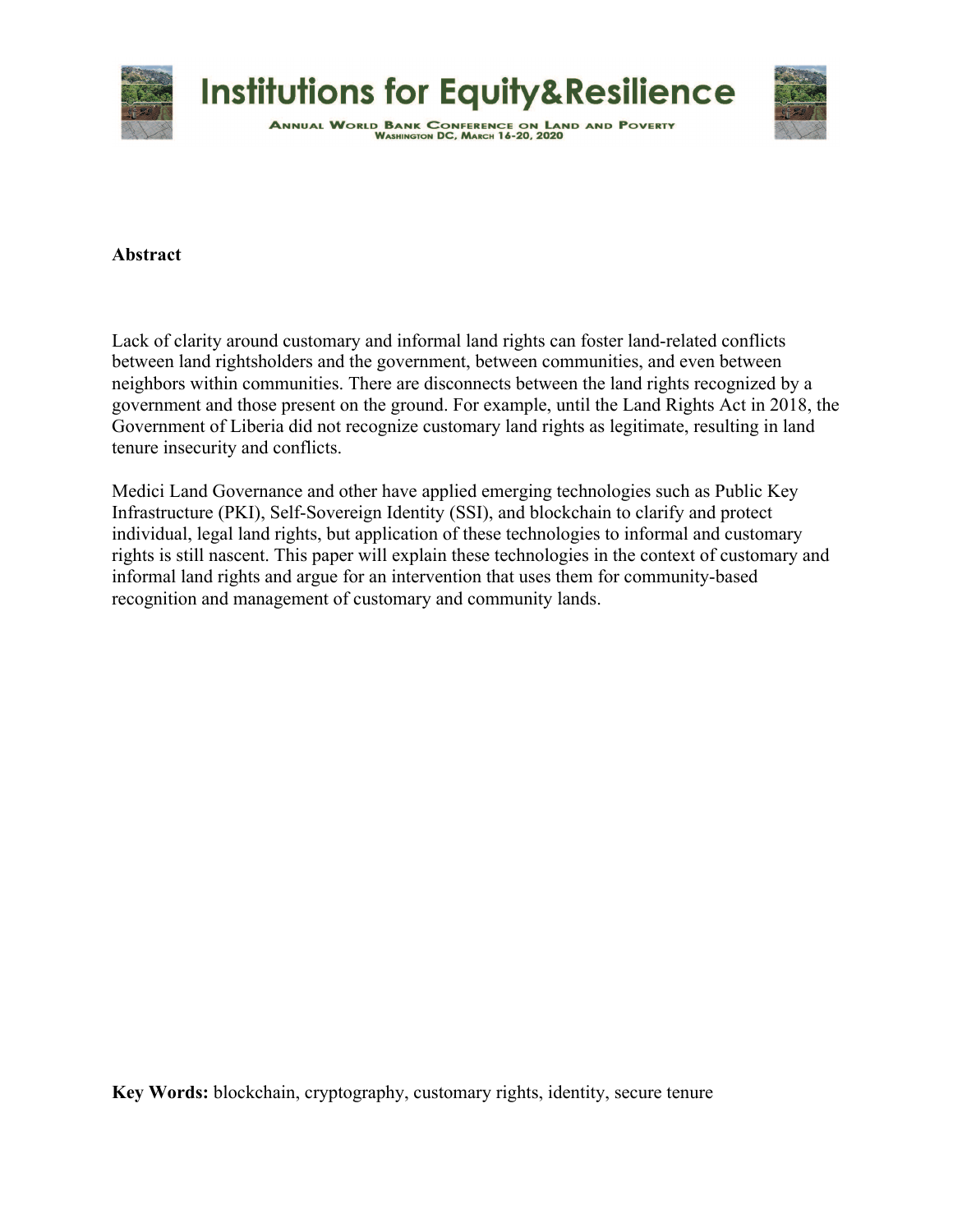

Lack of clarity around customary and informal land rights can foster land-related conflicts and disputes between land rightsholders and the government, between communities, and even between neighbors within communities. In some cases, there is a powerful disconnect between the land rights recognized as legitimate by a government and those present on the ground. For example, until passage of the Liberia Land Rights Act in 2018, the Government of Liberia did not recognize customary land rights as legitimate, resulting in land tenure insecurity and innumerable conflicts. By clarifying land rights in a way that is transparent and publicly accessible, communities and other informal land rights holders will be better able to protect themselves in the face of conflicts.

### **Customary Land and Information**

There is little recognition of rights in customary land settings, and that recognition is often given hesitantly. National, regional, and city administrators want the confidence that they can implement programs and have consistency in adoption, which is understandable. However, society is complex, and that must be recognized to allow freedom of expression and relationships; plus, the more remote the ruling body (in both locale and communication distance), the less their rules fit life on the ground. We are examining tools whereby communities and even individuals can express their claims in ways that are sustainable and don't endanger the communities.

Despite the drive to formalize all land rights in one system, there are good reasons that informal land rights and agreements exist. First, customary land agreements may have been in place before the formal systems, and there may not be enough incentive to change those agreements. In fact, these agreements may be incompatible with external systems; there may be cultural or historical or conceptual details that may be lost when trying to translate. Second, communities may not get any benefit from interfacing from the external systems. There is always a cost to interacting with other organizations, which may include time, different technologies (and their maintenance), and also an incomplete understanding of the operational norms of the other bodies. Also, the technological barriers are formidable in the developing world.

Finally, communities may be endangered by their interactions with the outside world. One example is with sacred sites such as burial or ceremonial grounds; the members may have specific knowledge internally and they want it to be known externally that the area is protected without revealing the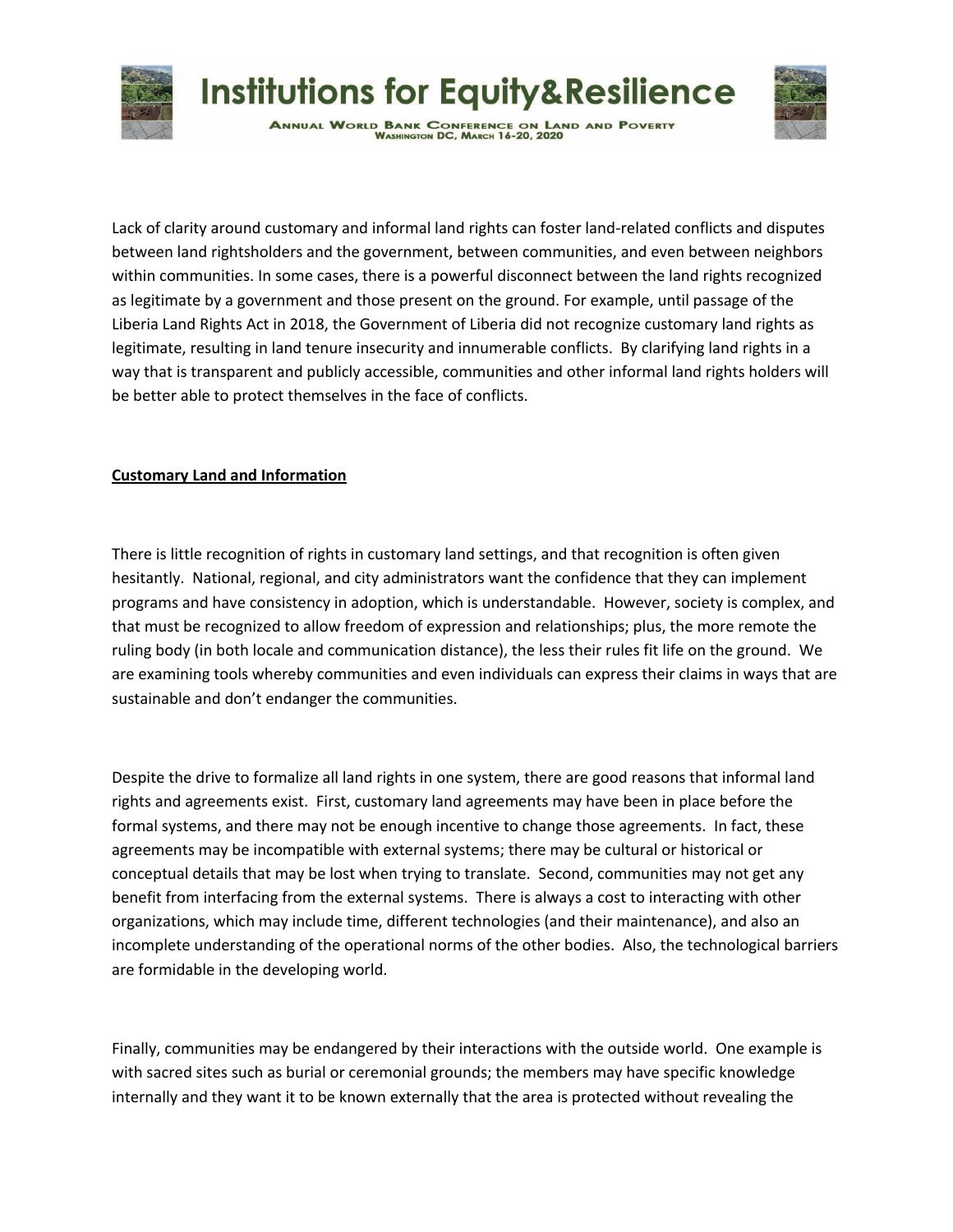

**ANNUAL WORLD BANK CONFERENCE ON LAND AND POVERTY**<br>WASHINGTON DC, MARCH 16-20, 2020



specific location for fear of unwanted visitors or even vandalism. Article 12 of the United Nations Declaration on the Rights of Indigenous Peoples specifically includes "the right to maintain, protect, and have access in privacy to their religious and cultural sites". Also, with increasing capabilities of correlating data, it's very possible for outside entities to target and manipulate community members to exploit vulnerabilities in their individual lives or in their position as a member of the group.

Even in the developed world, there is a need for protection of customary land agreements and even data. The Independent Traditional Seminole Nation in Florida is one group who is afraid of further land expropriation, where traditional Seminole spiritual laws do not allow ownership of land; private parties from the outside have created legal entities<sup>1</sup> to help them work together with the external entities. In 2020, Native American groups approached the Library of Congress about culturally sensitive material<sup>2</sup> that should be treated as sacred and not be public.

Globally, there is increasing recognition of indigenous data sovereignty. We show how to share information in ways that respect those principles.

Information sharing between communities and formal systems can have positive benefits for individuals, communities, and governments. Communities benefit by exposing their land tenure claims to the outside world. That exposure can trigger earlier dialogue when governments or investors are considering projects in the area or transfers of rights; this shines light on the dispute early, avoiding conflict later. Internally, more local transparency can provide for better resource management and can help with identification and resolution of local disputes (even if those details are not published to outside entities). Governments benefit in many ways from seeing the community claims. The publicly shared information allows for better implementation of government services, such as taxation and voting rights. The publication of community claims may also help encourage peaceful resolution by proactively recognizing claims that are at risk of being disputed. An active community increases participation in external governmental activities, and an effective community frees up government resources.

Though there are benefits to increasing transparency and clarity on land claims, there are potential challenges to effective implementation. Communities and individuals often avoid the formal system for reasons such as: lacking infrastructure, mobile device availability, bad usability, and a desire to stay

<sup>&</sup>lt;sup>1</sup> https://indianlaw.org/projects/past\_projects/seminole

<sup>2</sup> https://www.usatoday.com/story/news/politics/2020/01/29/native-american-groups-library-ofcongress/4599637002/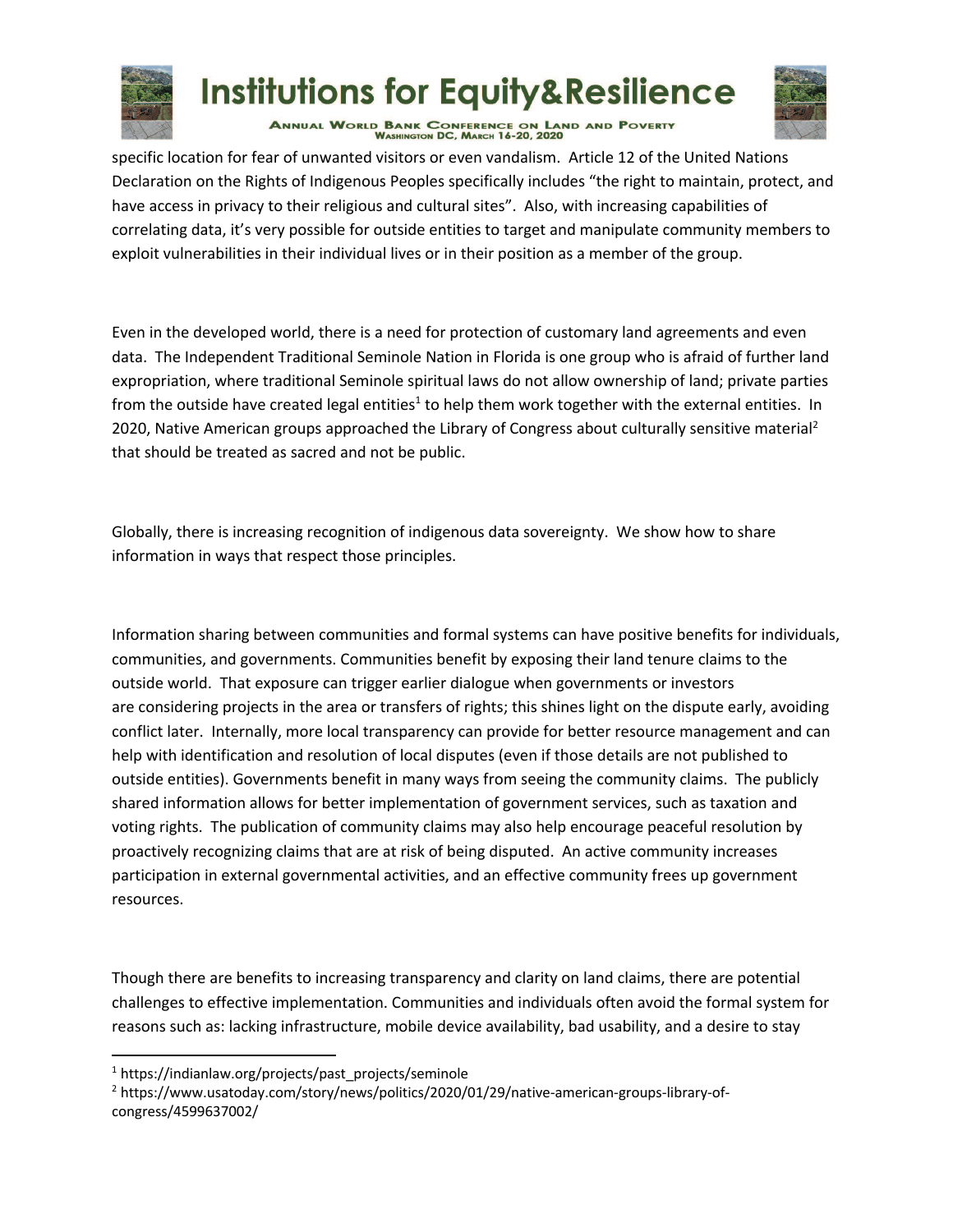

**ANNUAL WORLD BANK CONFERENCE ON LAND AND POVERTY**<br>WASHINGTON DC, MARCH 16-20, 2020

private (typically due to mistrust of external actors). These technologies alone cannot solve government mistrust or entrenched cultural norms. Community sensitization and social-behavior change must be addressed to allow for profitable communication between communities and the government. Further, though governments rarely avoid engaging with communities since that would be counter to values of fairness and transparency, there may be a risk of outright rejection of legitimacy of a community. This could lead to an unwillingness to engage with certain communities; however, even in those cases, governments benefit from any information provided by the community.

Emerging technologies for land governance such as Public Key Infrastructure (PKI), Self-Sovereign Identity (SSI), and blockchain have been applied to clarify and protect individual, legal land rights, but application of these technologies to informal and customary rights is still nascent. This paper will explain PKI, blockchain, and SSI in the context of customary and informal land rights and argue for an intervention that uses these technologies for the community-based recognition and management of customary and community lands.

### **Benefits and Barriers of Sharing via Technology**

Communities can benefit by using technology to share portions of their information. They can secure better relationships and respect from other governments and communal entities. They can provide proofs of stability for the purposes of contracts & legitimacy. They could get media exposure for more widespread awareness of their issues and their capabilities of interacting with outsiders. They could better demonstrate their losses in case of disaster and demonstrate their legitimacy when seeking contributions or charity.

Earlier, we showed reasons why those in communal environments may not want to share their information; beyond those reasons, there are reasons they may not want to participate in an information network. First, there is a threat of abuse: they may have sensitive information about their region or about their people; this info may be allow external parties take advantage of the community and data science can enable bad actors to manipulate members with increasing reach and rapidity. Second, it may be difficult for members to use the tools: they may not understand why they're useful or not understand how to make use of them effectively. The efficacy of informational tools relies on the records being up-to-date, so either of those misunderstandings would render the information useless. Third, there is a cost of time and effort to record the information, which may also hinder the timeliness and accuracy of the information. Finally, there are a myriad of maintenance problems: loss or breakage of the devices (including corrosion over time or electrical static or surges), electrical supply failures that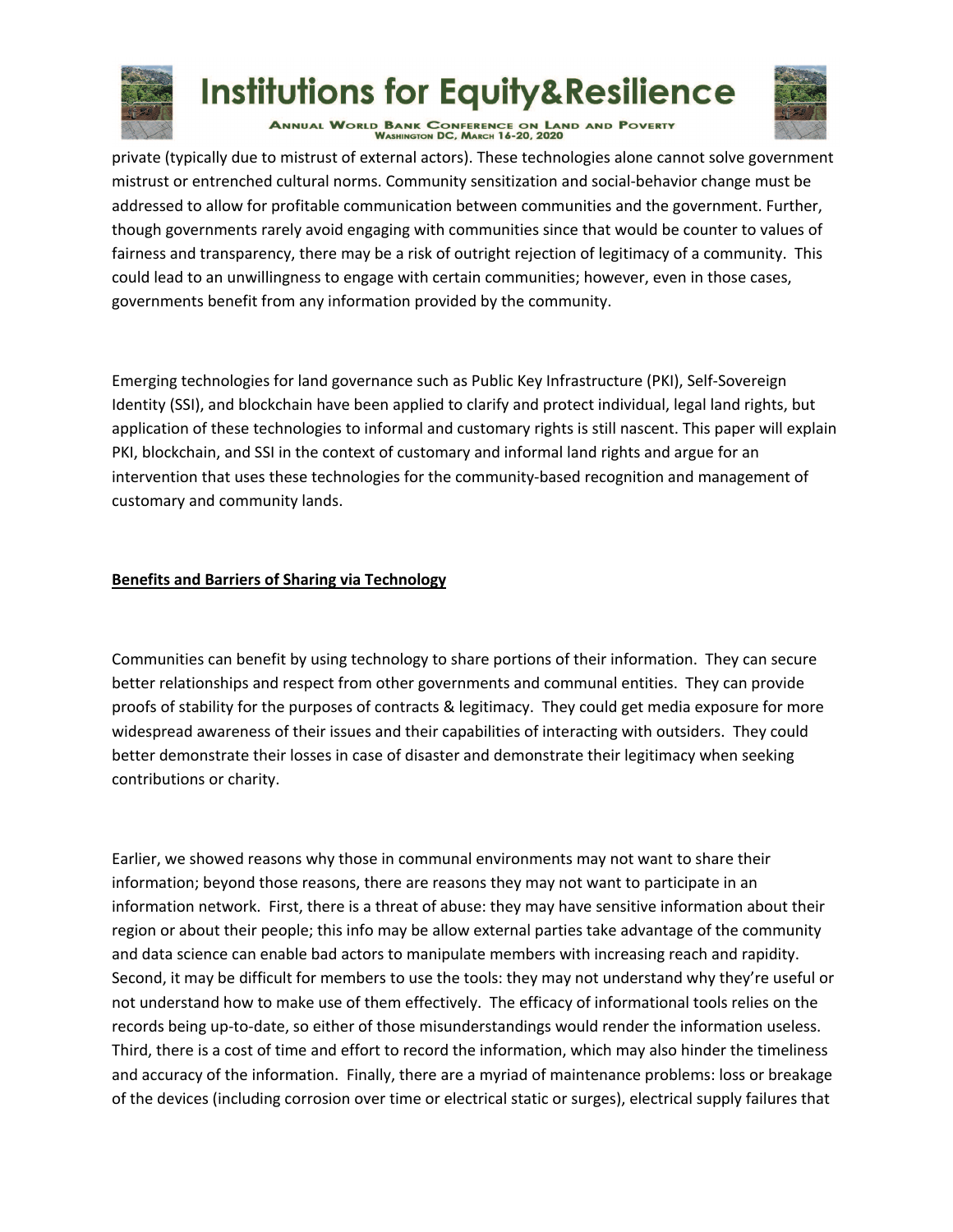

may keep them from being used at the time they would be most effective, and simple forgetfulness of how to use the devices and keep them secure.

### **Technology Aimed at the Barriers**

New technologies are being developed to help support individuals and communities with their information needs. For example, blockchain technology (popularized by Bitcoin) is involved in many initiatives that use it specifically for supporting land rights<sup>3</sup>.

The success of sharing land claims is dependent on the implementation of emerging tools, such as PKI and SSI, which are based on cryptography, the study of the mathematics of secure data. Besides the community benefits for sharing data with these tools, they enable other features. One is that the data cannot be tampered with later or by others without detection; it is an immutable historical record. Similar to that is the guarantee of authenticity, because others cannot claim ownership for themselves and nobody can modify the record without detection. This avoids corruption by bad actors or mistaken identity. Finally, the record can be authenticated easily without asking for permission. Whoever chooses to share the information can allow the verification of the data with their chosen counterparties.

At a high level: PKI enables individuals to be able to send and receive data in secure ways. They can communicate with certified authorities and partners with the confidence they are sharing with the right entity, and they even establish secure channels where their information is encrypted. Self-Sovereign Identity (SSI) is personal ownership of data. It builds on PKI, but goes further to include even more power to manage identities and verify signatures and secrets. This helps further guard against fraud and enable information sharing in selected ways. Blockchains are publicly managed data storage. Blockchains build on PKI to securely manage the transfer of data "tokens", allowing them to be locked and unlocked only by the intended parties. What makes blockchains remarkable is that they are entirely managed by all participants in a fair way; every member has an incentive to manage the network, but they are secure even with that democratic governance because the balance of incentives of the different players ensures that theft cannot happen without the consent of the token's owner.

<sup>3</sup> https://cointelegraph.com/news/blockchain-registers-for-recording-ownership-rights-around-the-world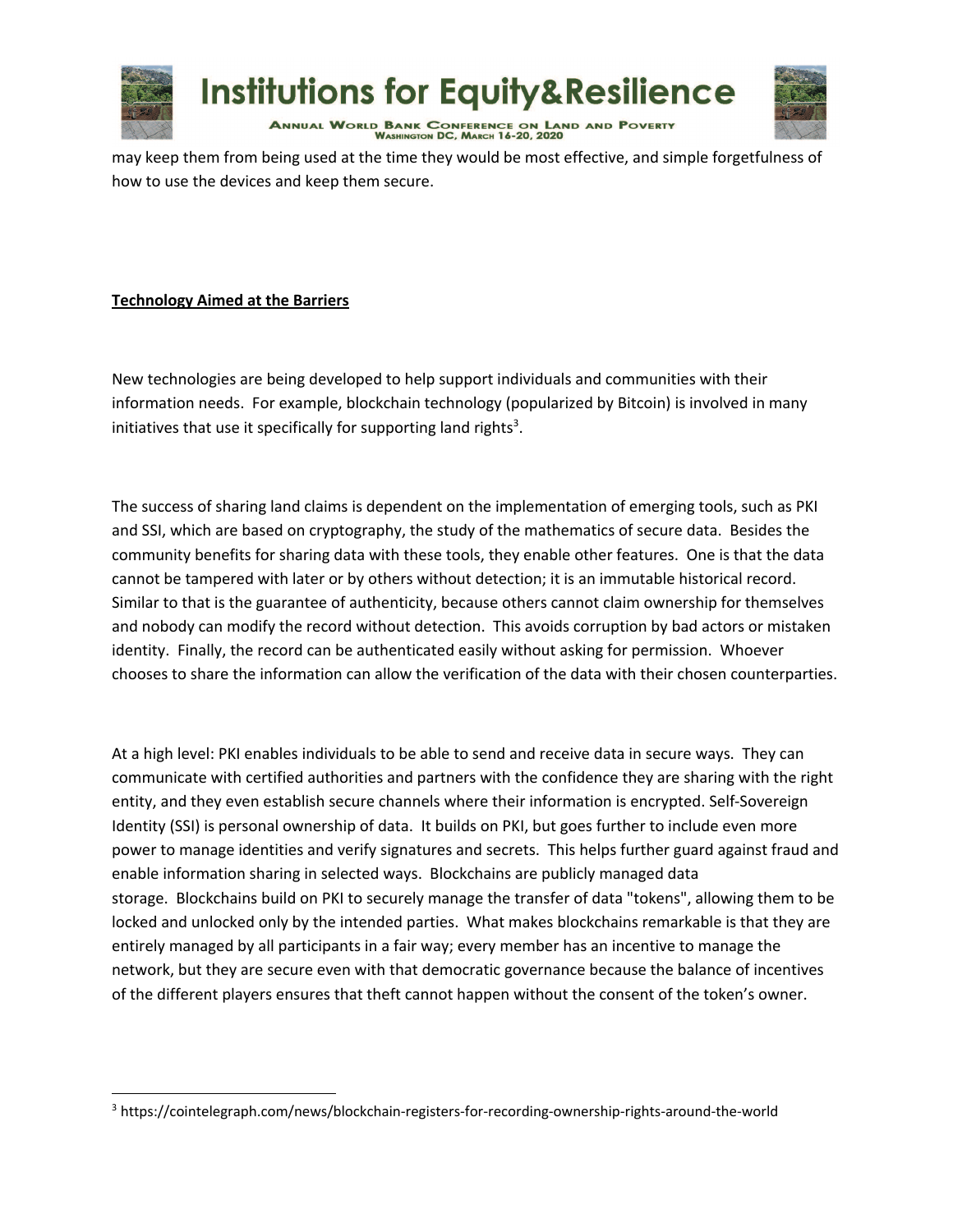

**Technologies** 

This section explains each of the relevant technologies in more detail.

"Cryptographic keys" are large numbers that are hard to guess, and they're created in a way that they can be used to encrypt and decrypt data. Everyone has some of these keys when they use a computer on the internet. An example in everyday use is a web browser: there is a "secured lock" icon that shows when the user is visiting a secure site, as opposed to an "insecure, unlocked" icon that shows when the site is insecure. Whether a site is secure or insecure is based on a list of "public" keys that the browser knows. That list is a trusted list of sites, which comes installed with everyone's browser by default; they could add to or remove from that list if they want to mark a site as trusted or untrusted.

These keys allow two significant features:

- Signatures, where someone proves that they are the one who sent the data.
- Encryption, where someone hides data such that only the intended recipient can read it.

Here are more in-depth descriptions of these two features.

When signing data, government, bank, and ecommerce websites with good reputation publish their public key to the world and those public keys are stored in everyone's browsers. When visitors go to their website, the organization signs the information they send, so the visitor can be sure that it really is the organization expected and not someone pretending to be them. Signatures are purely for validation purposes; they don't hide any information. They are important for trusting that the data is authentic.

When encrypting data, websites with sensitive information package up their data in a way that nobody in the middle can read it. This uses the same keys as signing, but it goes further to hide the information, ensuring that only the sender and the recipient can read the contents. This is important for credit card numbers and passwords, as well as financial and personal data.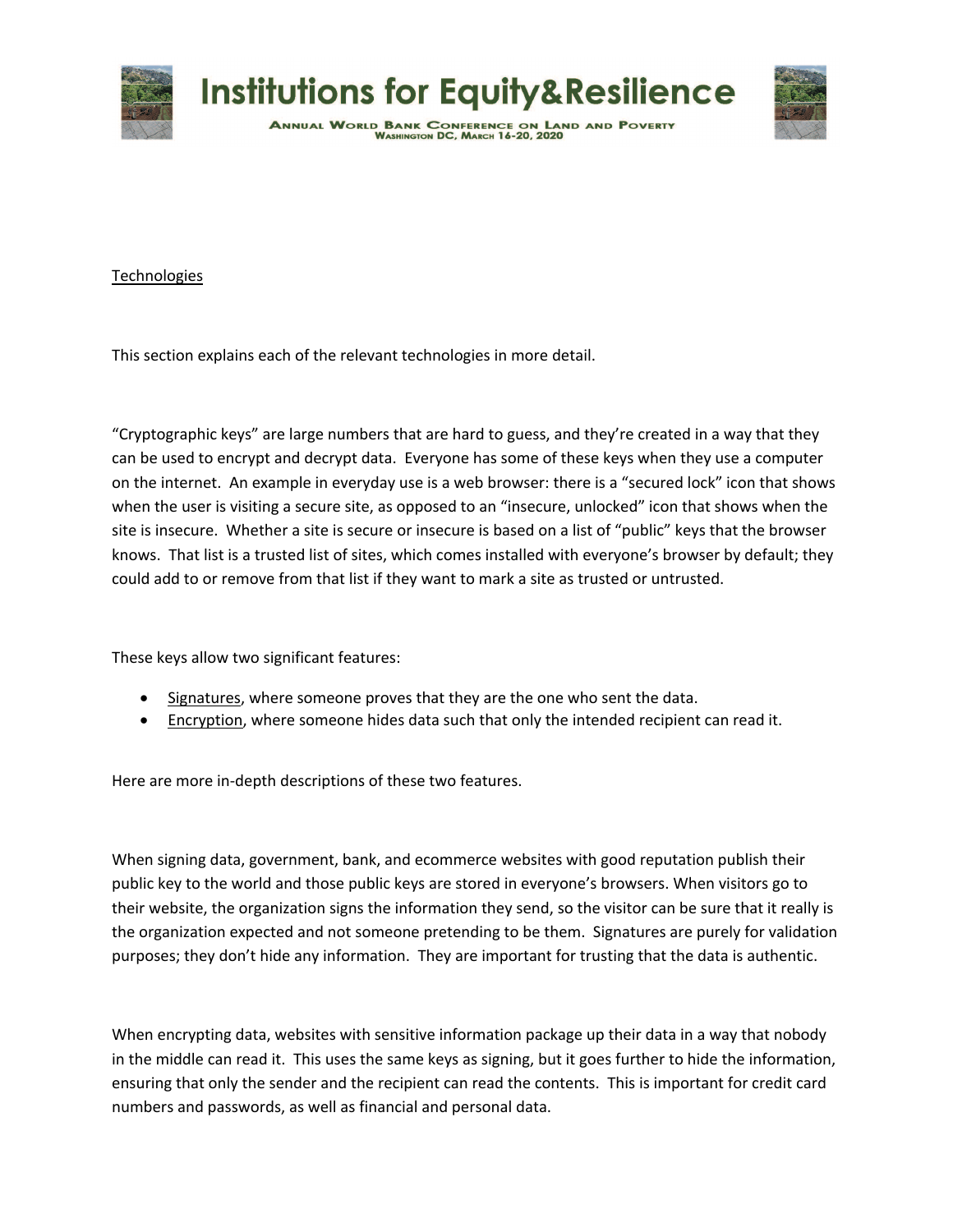

Now we'll describe each of the tools that are built on cryptography for signatures and encryption.

"Public Key Infrastructure" (or "PKI") is a system to manage those cryptographic keys. These are mostly used today by websites that need to preserve their reputation and security. As PKI spreads around the world, users will have keys for their important contacts including people, banks, and government offices. Then when they want to share information, they will use PKI and their keys to sign or encrypt their data.

As an example, Protonmail<sup>4</sup> is an email service where each user gets their own private key. One can send emails the normal way, but one can also choose to use their private key to create signed or encrypted emails to a friend. For this to work, they must first share their public key with the friend; thereafter, their friend can verify the source of the email and even read encrypted emails that are meant just for them. Likewise, if the friend shares their public key with the original person, each can send and receive signed and encrypted messages from one another.

A "blockchain" is a distributed system where the participants can be verified with cryptography, and they usually move tokens between each other. Bitcoin is the first blockchain system to become widely popular. It is a fascinating system because there is no central authority: tokens are created and participants hold them securely in "wallets" that manage cryptographic keys. Only those holders can transfer the tokens; there is no other authority that can take them away without the holder's cooperation.

Another blockchain system called FLO has the additional ability to store messages in the chain; this allows others to verify that the message creator really is who they claim. For example, a land registrar could publish their public key, then create some records on that blockchain; thereafter, everyone could validate that the information was indeed published by that registrar.

"Self-Sovereign Identity" (or "SSI") is the principle that each individual has control of their identity credentials while allowing issuers to provide credentials in a way that preserves confidentiality. Individuals can selectively reveal only slices of the information they authorize.

<sup>4</sup> https://protonmail.com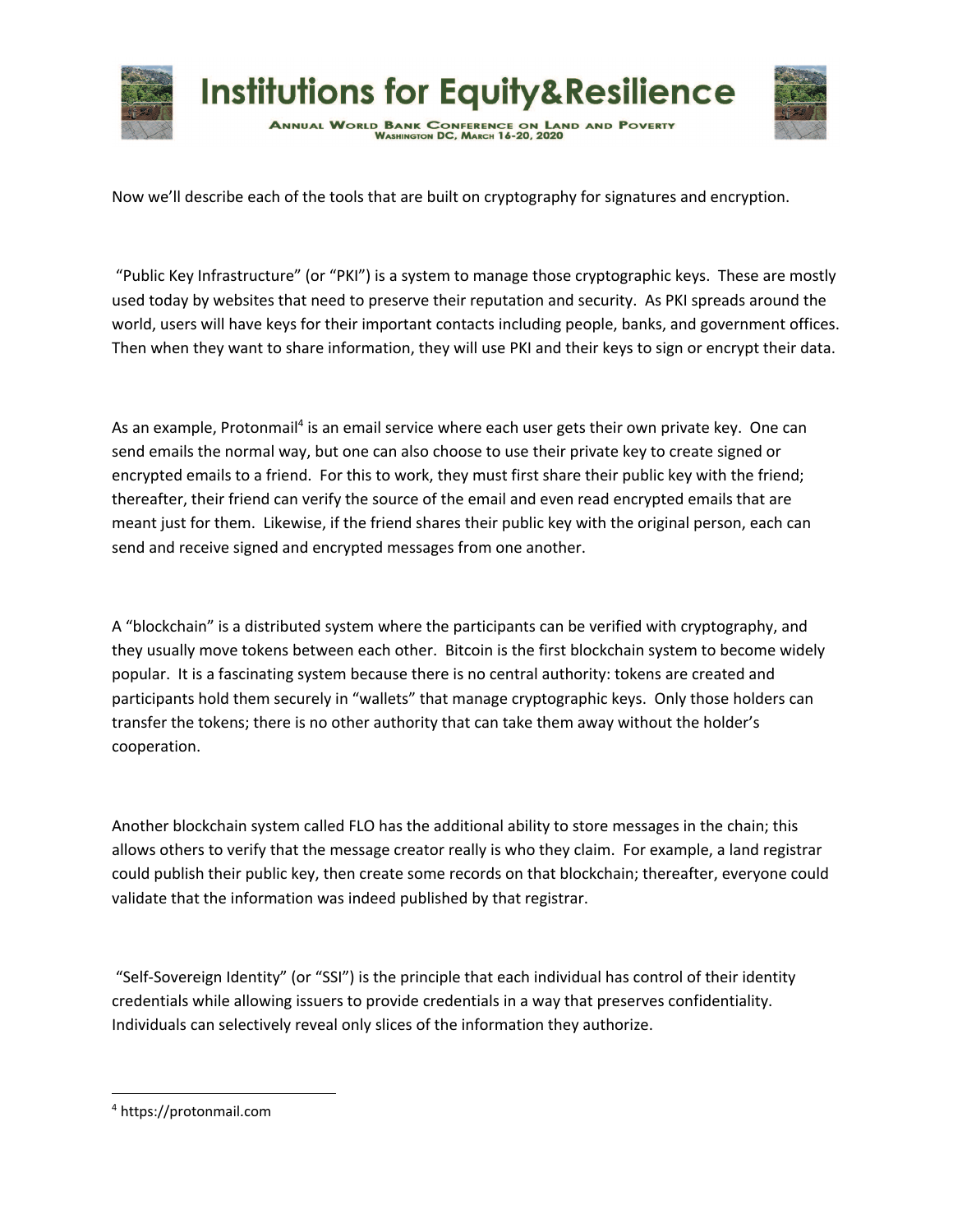



**ANNUAL WORLD BANK CONFERENCE ON LAND AND POVERTY**<br>WASHINGTON DC, MARCH 16-20, 2020

As an example, universities issue degrees for academic proficiency. The evidence of earning a degree is typically a printed diploma, maybe with the addition of a seal or stamp; to get further confidence, an employer might call the university directly to get someone to attest that the degree was actually earned. It's entirely possible for the university to publish their public key and sign an electronic document which the individual could use for fully electronic validation; however, that document might contain other information that the individual might not want to reveal. With SSI tools, the individual asks the university for a "verified credential" and the individual chooses exactly which information to release to the employer.

"Wifi" is how devices communicate at a close range through the air, eg. in the space of a home, and they have enough encryption capability to sign transactions. There are now wifi devices such as the ESP8266 that only cost about USD\$4 each, making it practical to spread a number of them throughout an area, creating a local network. These can be programmed with free, open-source tools that are integrated with toolsets that are commonplace in the computer programming community. They have enough processing power that they can sign and encrypt messages. So, besides enabling wireless communication, these have built-in security features; this makes it possible to selectively share data with only permissioned entities. One benefit for hardware support in these areas is the adoption of basic phones: the power infrastructure already in place could support the use of these small devices.

This could allow for communication within a community, and those utilities may make the tools more attractive and practical for regular use. With electronic message-passing, this also eases the ability to share data with the outside world.

Although these systems are technically ingenious, the power behind these tools comes when many people use them as a group. The more connected and widespread the group, the more utility there is in the network.

How They Can Help Communities

These technologies enable a multitude of improvements in land governance for communities living on customary land.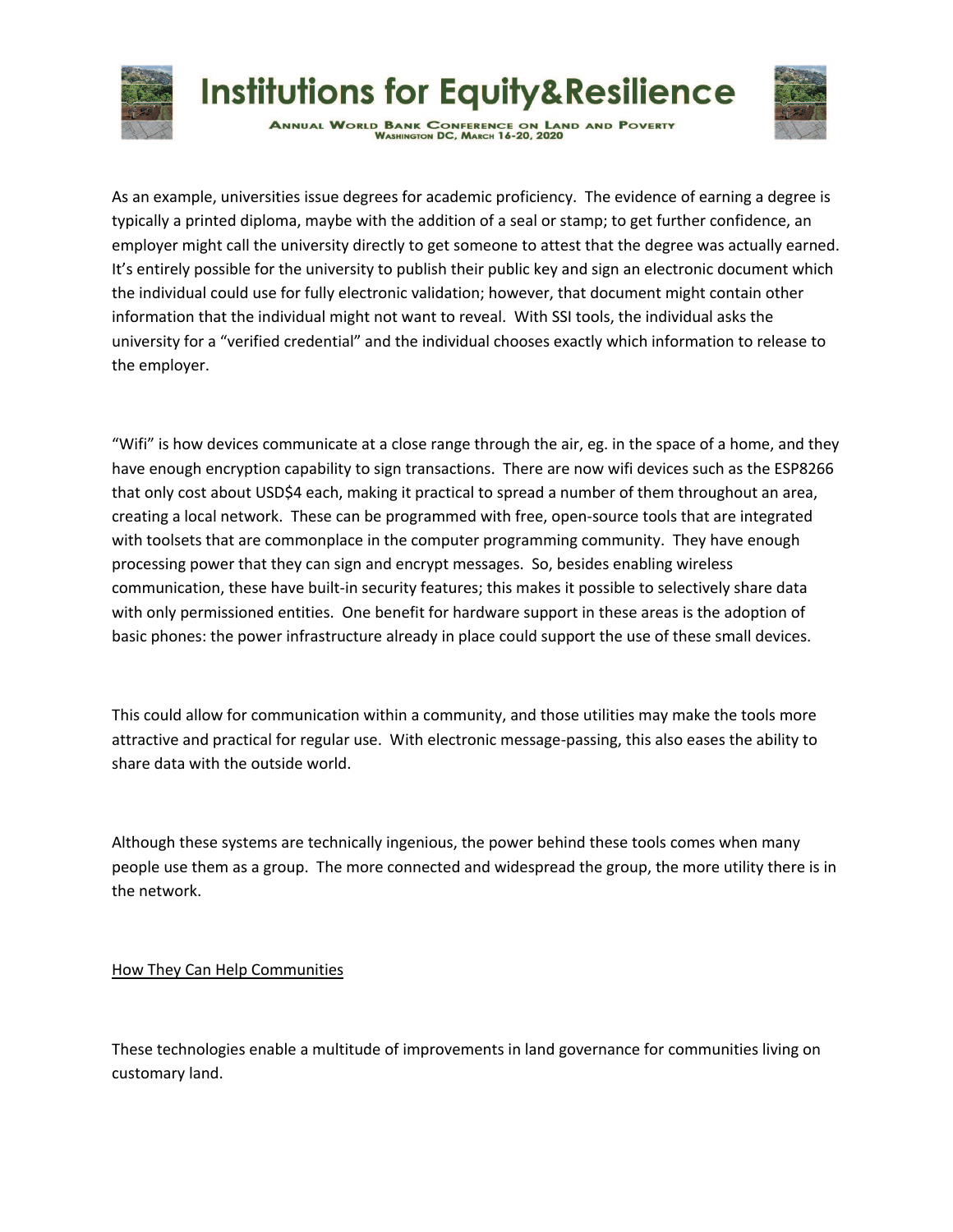



A community can electronically record decisions internally, then selectively share that information externally. Records can be created with SSI such that they are only allowed to be unlocked and shared to chosen parties. Inside the community, this can enable the group or individuals to assert their own claims and add to their documentation archives. Outside the community, members can choose which records they want to share with formal or public systems; a community might publish their external boundaries or a generic claim of sacred areas without revealing sensitive information.

Further, just like physical records (e.g. for boundary claims), messages can be passed securely and selectively. Basic phones can send direct messages, but SSI-enabled devices can send locked messages and can sign messages to prove authenticity. Inside the community, this can be useful for recording decisions (either from a council or from a broader vote) and recording claims (by internal or external parties). Outside the community, proofs of identity can streamline cooperative work and validate support; a group might publish proofs that there is good internal support for or dispute against external decisions.

Historical documentation can also be secured by an external blockchain. Both inside and outside the community, this can be useful evidence when resolving disputes or researching land claims and usage.

Additionally, credits can be secured with a cryptocurrency blockchain. Both inside and outside the community, this can streamline transactions.

One such example is in Ghana, where residents of one village have discussed with other villages a way to record the areas where their people typically farm. They have discussed maps with color markings that show in red where there are overlaps and disputed areas. One problem with physical, non-networked maps is the difficulty of updating as lines are changed or disputes are resolved. Another problem is the difficulty of sharing the details from one map to another; even if they do not need to be precise, inevitable differences may be undetected or unimportant at first but may become very important later.

#### Remaining Obstacles